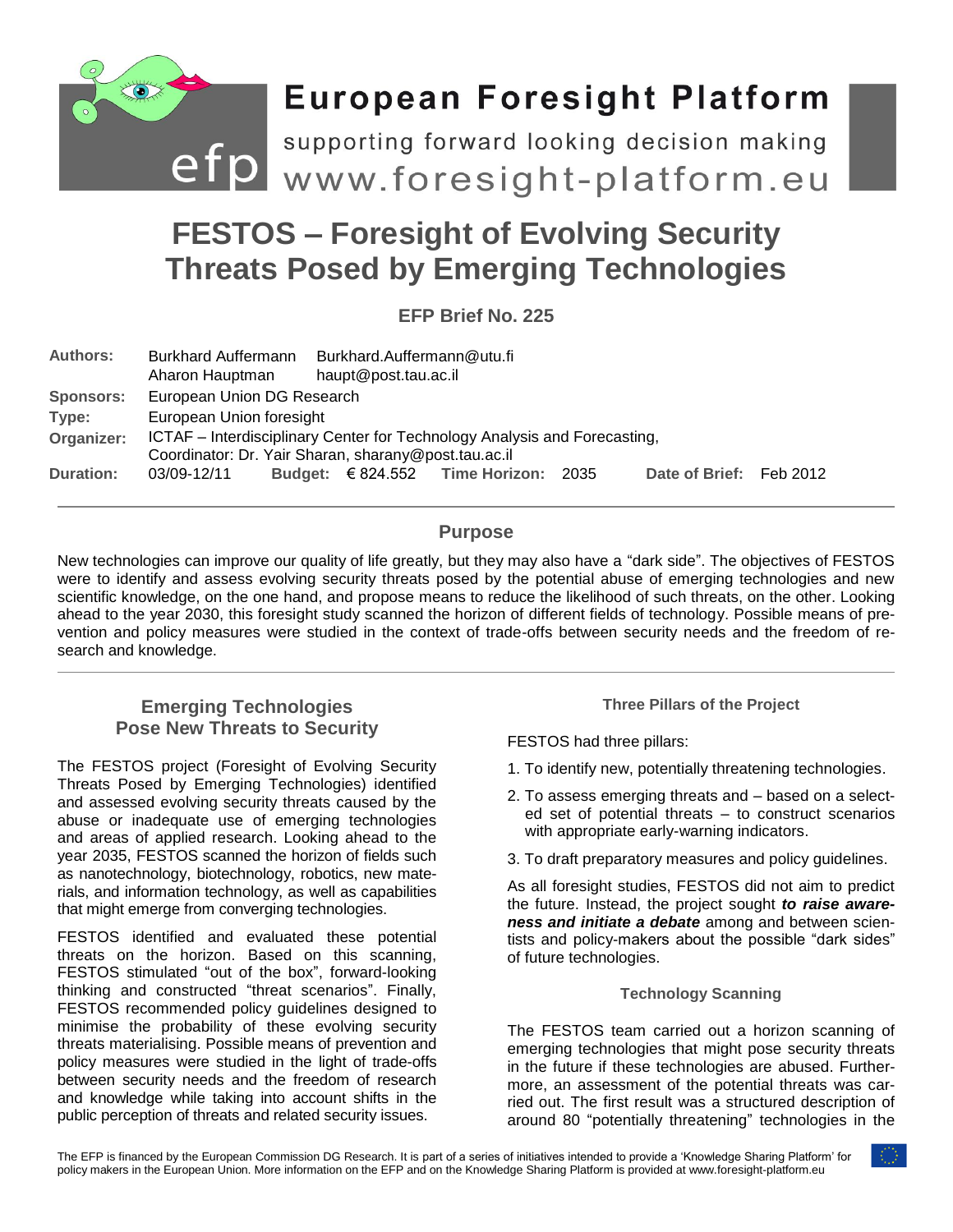six fields listed above. The next step was to evaluate the threat aspects of 33 selected technologies by means of an international expert survey in which 280 experts participated. The collection of technologies was not intended to be exhaustive but to stimulate further discussions and provide a basis for the subsequent analysis. As such, it can serve as a "dynamic data bank" of potentially "abusable" technologies.

## **Determining the Nature and Severity of Threats**

Subsequently, the results of the expert survey were analysed in terms of the likely time spans for the threats to materialise, prioritisation (relative impact of each technology), the nature and extent of the potential damages, as well as societal issues. This activity included ranking and selecting security threats for scenario construction. In methodological terms, the exercise included expert brainstorming sessions, a security assessment (including Ansoff filters and the STEEPV method), an analysis of the relevant signals of change and wild cards.

## **Scenario Development**

Four narrative scenarios based on the identified security threats from emerging technologies were developed. The aim of the scenarios was to depict possible

## **Top Technology Threats and Threat Scenarios**

## **Three Types of Potential Threats**

Examination of the diverse technologies led to identifying three broad categories of potential threats: The first category is the disruption of certain technological applications for malicious purposes (for example, jamming communications in intelligent collision avoidance systems in transportation). The second category concerns the increased availability of technologies that once were confined to the military or to unique, heavily funded laboratories and were prohibitively expensive. The third category concerns surprising malicious uses of new technologies developed for completely different, beneficial and civilian purposes. The most interesting for FESTOS seemed to be the third category, where we found the most unexpected threats, signals of change or surprising "wild cards".

#### **Ten New Top Priority Threats**

The threat analysis resulted in a prioritisation of the threatening technologies with respect to their *potential for malicious use* (combining the easiness of putting them to malicious use and the severity of the threat). The resulting top ten technologies are:

futures that take into account the social dimension and the interdependency of different impacts. In a scenario workshop, five methods and procedures were used: wild cards, security climates, futures wheel, security café for impact analysis and brainstorming.

## **Control and Prevention**

The possible control of scientific knowledge to prevent unintended new security threats is a very sensitive issue in open democratic societies. FESTOS raised a debate on whether and how to control emerging science and technology developments in order to prevent abuse without slowing down the process of knowledge creation needed for innovation, progress and improving human life. Secondly, FESTOS analysed the problematic issue of controlled dissemination of scientific knowledge in the light of the inevitable trade-offs between security and freedom of research and knowledge creation. The methods used were an online survey of approximately 100 selected experts and representatives from various parts of society, followed by 5-10 semi structured indepth interviews in each of the participating countries (Poland, Germany, Finland, UK and Israel) with selected key actors representing civil society and other relevant organisations, and, finally, an international workshop on control and prevention, with the participation of invited experts and representatives.

- 1. Smart mobile phone mash-ups
- 2. Internet of things (IoT)
- 3. Cloud computing
- 4. New gene transfer technologies
- 5. Advanced artificial intelligence
- 6. Synthetic biology
- 7. Cyborg insects
- 8. Energetic nanomaterials
- 9. Radio-frequency identification (RFID)
- 10. Autonomous & semi-autonomous mini robots

Furthermore, the *intensity of the potential threat* (i.e. the overall threat to several spheres of society according to the experts) posed by the ten most relevant technologies was prioritised:

- 1. Advanced artificial intelligence
- 2. Human enhancement
- 3. Swarm robotics
- 4. Cyborg insects
- 5. Internet of things (IoT)
- 6. Water-catalysing explosive reactions
- 7. Future fuels and materials for nuclear technologies
- 8. AI-based robot-human interaction
- 9. Cloud computing
- 10. Programmable matter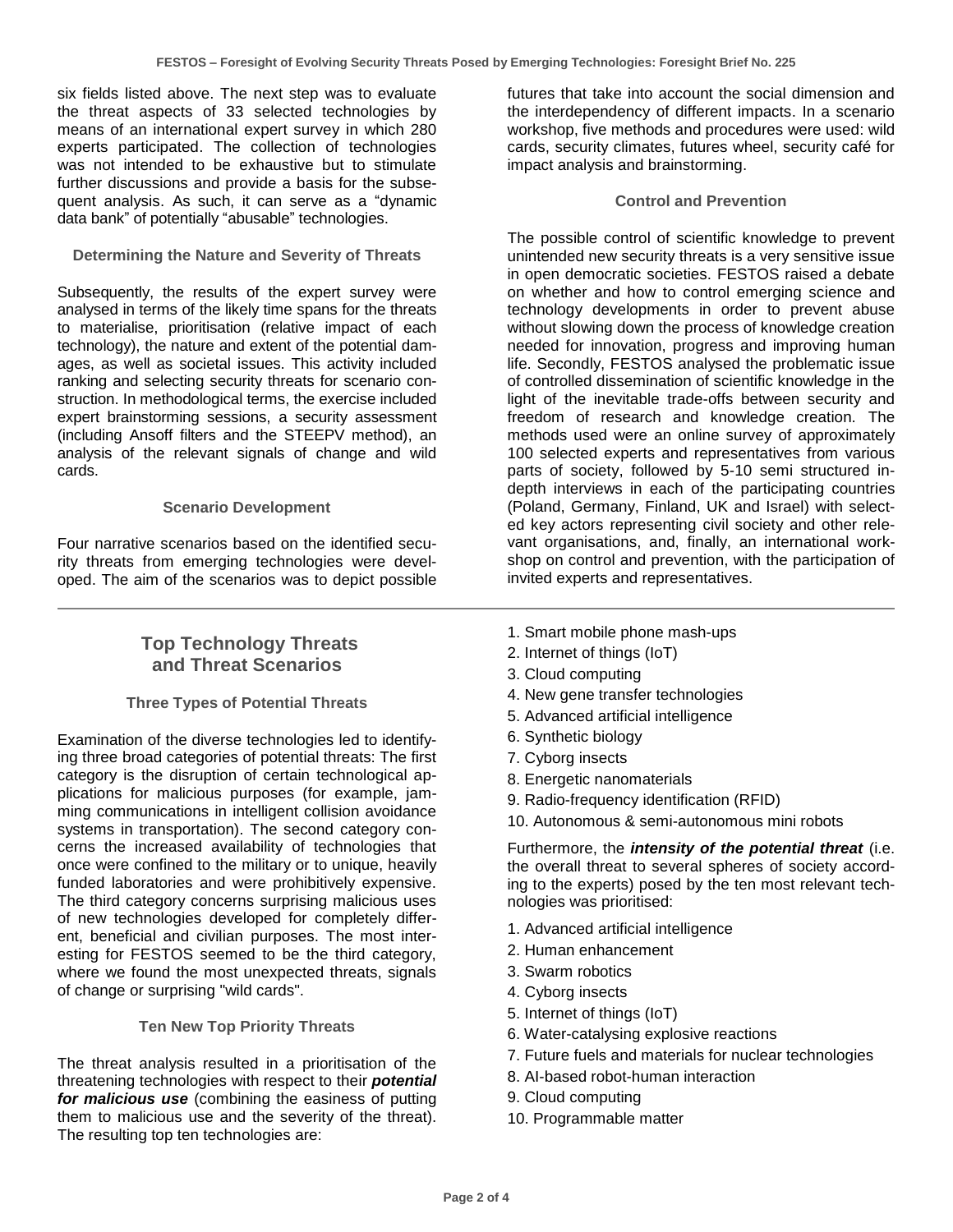For the time scale  $2015 - 2020$ , the following potential "wild card technologies" were identified (i.e. technologies with high severity threats and a low likelihood of actual abuse): swarm robotics, brain implants, watercatalysing explosive reactions, future fuels, selfreplicating nano-assemblers, medical nano-robots, ultra-dense data storage, meta-materials with negative light refraction index and synthetic biology.

**Four Scenarios for Threat Assessment**

Four narrative scenarios for threat assessment and identification of indicators were produced:

*Scenario 1*: *Cyber-insects Attack!* Swarms of cyber-insects attack people and animals.

*Scenario 2*: *The Genetic Blackmailers* Individual DNA is misused for purposes of extortion.

*Scenario 3: At the Flea Market* Intelligent everyday nanotechnology-based products can be set to self-destruct, which is triggered by a wireless signal.

*Scenario 4: We'll Change Your Mind...*

A terrorist group uses a virus to change the behaviour of a portion of the population for a certain period of time.

**Conflict between Security and Freedom of Research**

With the aid of the expert survey and the interviews, the FESTOS team assessed the respondents' perceptions of the awareness, acceptance and effectiveness of control and prevention measures. The results show that control and prevention measures exist, mostly in the fields of ICT and biotechnology. On the basis of the national reports on the participating countries' security institutions, we can say that the main institutions engaged in control activities are governments, ministries and security agencies. Most of the control measures have a high or very high impact on scientific knowledge, especially the freedom of science, knowledge creation and dissemination. The experts consider media, including the Internet, to be a dangerous channel of dissemination. By contrast, the most accepted control measures are

- 1. education curricula including programmes aiming to raise the awareness of potential threats,
- 2. measures invented by the knowledge producer and
- 3. measures developed by the media to limit the publication of sensitive knowledge.

Codes of conduct, internal guidelines (bottom-up approach) and legal regulations are perceived as the most effective control measures.

# **Policy Conclusions**

## **Continuation of Horizon Scanning of Emerging Technologies**

There is a need for networking, international cooperation and broader expert panels to evaluate emerging technologies continuously with respect to possible unintended effects relevant to security. More detailed technological evaluations are required in the short-term, and it was suggested that at least sixty to eighty technologies need to be evaluated. FESTOS provides a starting point to cover all the risks and work towards a EU risk strategy in different areas of science and technology. In addition, there is a need to cooperate much closer with the EU patent office and with patent agencies around the world. It is furthermore very important to secure financing in Horizon2020 to allow continuing the horizon scanning work carried out in FESTOS.

## **Academic Freedom in Democratic Societies and "Knowledge Control"**

There is a tension between possible security dangers of technology R&D and academic freedom, and there seem to be only two "stronger" control measures that academics are willing to accept: internal guidelines in research organisations and codes of conduct. Codes of conduct are the preferred control mechanism in R&D.

## **Ethical Control and Codes of Conduct**

Since science and technology is globalised and develops at a fast pace, we can only have ethical control if there are international codes of conduct, to be developed by international organisations. Scientists need to understand the consequences of their research, and this needs to be handled at an international level. There seems to be a difference between democratic and nondemocratic countries in this respect. In democratic countries, there is less of a threat that scientists might develop technologies that will be misused. In societies that are more closed and lack democratic institutions, scientists tend to continue their research even if they are aware that their invention might pose a threat to security. In any event, industry has a massive influence, including the ability to effectively lobby for its interests. Some of this could focus on safe researcher practices, codes of conduct etc. and assist in the creation of an international "control" environment.

## **Project Assessment, Social Responsibility and Security by Design**

It is highly desirable that the "dark side" is considered at the beginning of projects. Therefore, it is crucial to develop assessment criteria. It is more effective to build in design control measures during the design phases of the research than to turn to ethical assessment after the